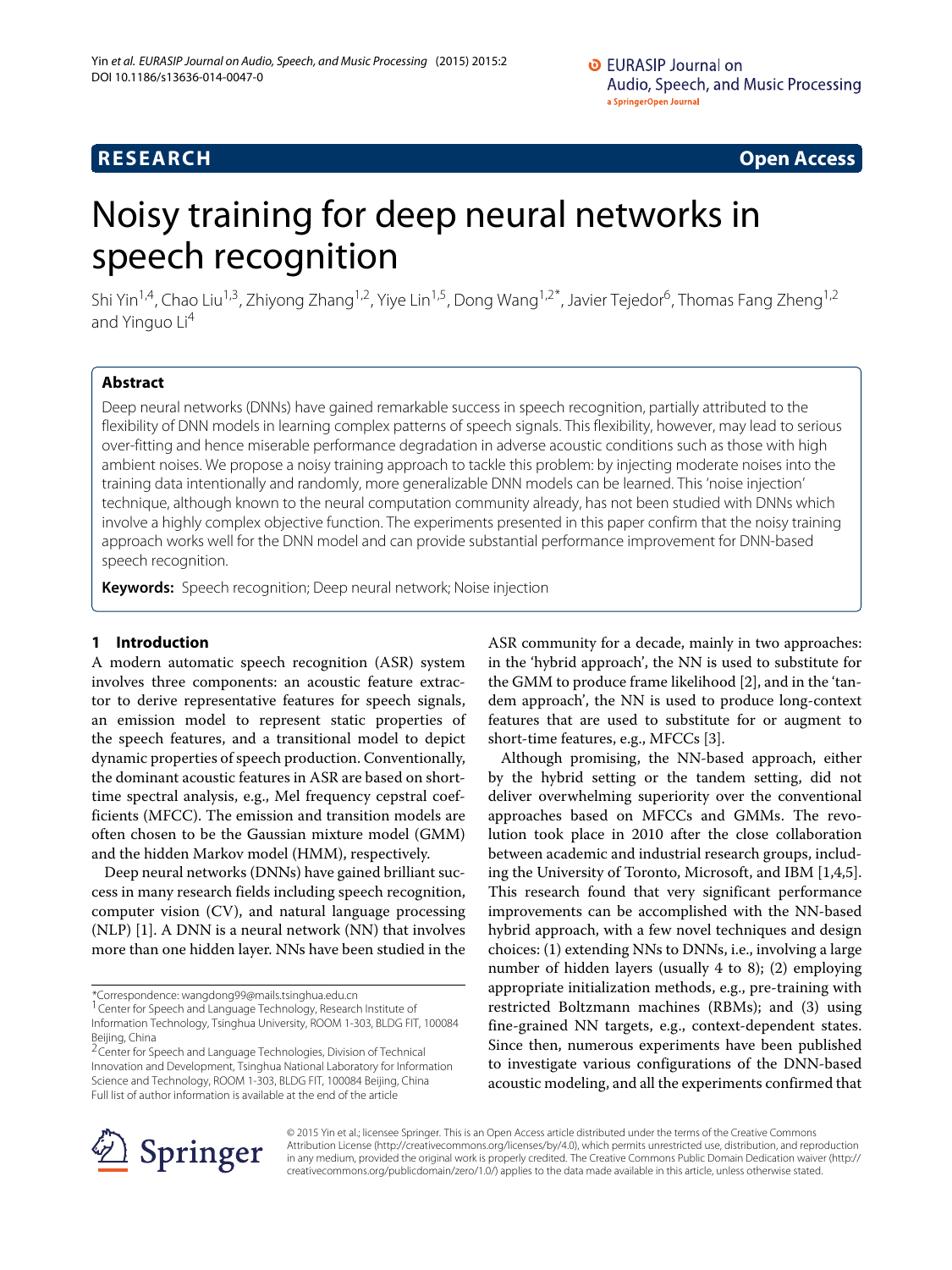the new model is predominantly superior to the classical architecture based on GMMs [\[2,](#page-12-1)[4](#page-12-3)[,6-](#page-12-5)[13\]](#page-12-6).

Encouraged by the success of DNNs in the hybrid approach, researchers reevaluated the tandem approach using DNNs and achieved similar performance improvements [\[3](#page-12-2)[,14](#page-12-7)[-20\]](#page-13-0). Some comparative studies were conducted for the hybrid and tandem approaches, though no evidence supports that one approach clearly outperforms the other [\[21,](#page-13-1)[22\]](#page-13-2). The study of this paper is based on the hybrid approach, though the developed technique can be equally applied to the tandem approach.

The advantage of DNNs in modeling state emission distributions, when compared to the conventional GMM, has been discussed in some previous publications, e.g., [\[1](#page-12-0)[,2\]](#page-12-1). Although no full consentience exists, researchers agree on some points, e.g., the DNN is naturally discriminative when trained with an appropriate objective function, and it is a hierarchical model that can learn patterns of speech signals from primitive levels to high levels. Particularly, DNNs involve very flexible and compact structures: they usually consist of a large amount of parameters, and the parameters are highly shared among feature dimensions and task targets (phones or states). This flexibility, on one hand, leads to very strong discriminative models, and on the other hand, may cause serious over-fitting problems, leading to miserable performance reduction if the training and test conditions are mismatched. For example, when the training data are mostly clean and the test data are corrupted by noises, ASR performance usually suffers from a substantial degradation. This over-fitting is particularly serious if the training data are not abundant [\[23\]](#page-13-3).

A multitude of research has been conducted to improve noise robustness of DNN models. The multi-condition training approach was presented in [\[24\]](#page-13-4), where DNNs were trained by involving speech data in various channel/noise conditions. This approach is straightforward and usually delivers good performance, though collecting multi-condition data is not always possible. Another direction is to use noise-robust features, e.g., auditory features based on Gammatone filters [\[23\]](#page-13-3). The third direction involves various speech enhancement approaches. For example, the vector Taylor series (VTS) was applied to compensate for input features in an adaptive training framework [\[25\]](#page-13-5). The authors of [\[26\]](#page-13-6) investigated several popular speech enhancement approaches and found that the maximum likelihood spectral amplitude estimator (MLSA) is the best spectral restoration method for DNNs trained with clean speech and tested on noisy data. Some other researches involve noise information in DNN inputs and train a 'noise aware' network. For instance, [\[27\]](#page-13-7) used the VTS as the noise estimator to generate noise-dependent inputs for DNNs.

Another related technique is the denoising autoencoder (DAE) [\[28\]](#page-13-8). In this approach, some noises are randomly selected and intentionally injected to the original clean speech; the noise-corrupted speech data are then fed to an auto-encoder (AE) network where the targets (outputs) are the original clean speech. By this configuration, the AE will learn the denoising function in a non-linear way. Note that this approach is not particular for ASR, but a general denoising technique. The authors of [\[29\]](#page-13-9) extended this approach by introducing recurrent NN structures and demonstrated that the deep and recurrent auto-encoder can deliver better performance for ASR in most of the noise conditions they examined.

This paper presents a noisy training approach for DNNbased ASR. The idea is simple: by injecting some noises to the input speech data when conducting DNN training, the noise patterns are expected to be learned, and the generalization capability of the resulting network is expected to be improved. Both may improve robustness of DNNbased ASR systems within noisy conditions. Note that part of the work has been published in [\[30\]](#page-13-10), though this paper presents a full discussion of the technique and reports extensive experiments.

The paper is organized as follows: Section [2](#page-1-0) discusses some related work, and Section [3](#page-2-0) presents the proposed noisy training approach. The implementation details are presented in Section [4,](#page-4-0) and the experimental settings and results are presented in Section [5.](#page-4-1) The entire paper is concluded in Section [6.](#page-12-8)

#### <span id="page-1-0"></span>**2 Related work**

The noisy training approach proposed in this paper was highly motivated by the noise injection theory which has been known for decades in the neural computing community [\[31-](#page-13-11)[34\]](#page-13-12). This paper employs this theory and contributes in two aspects: first, we examine the behavior of noise injection in DNN training, a more challenging task involving a huge amount of parameters; second, we study mixture of multiple noises at various levels of signal-to-noise ratios (SNR), which is beyond the conventional noise injection theory that assumes small and Gaussian-like injected noises.

Another work related to this study is the DAE approach [\[28](#page-13-8)[,29\]](#page-13-9). Both the DAE and the noisy training approaches corrupt NN inputs by randomly sampled noises. Although the objective of the DAE approach is to recover the original clean signals, the focus of the noisy training approach proposed here is to construct a robust classifier.

Finally, this work is also related to the multi-condition training [\[24\]](#page-13-4), in the sense that both train DNNs with speech signals in multiple conditions. However, the noisy training obtains multi-conditioned speech data by corrupting clean speech signals, while the multi-condition training uses real-world speech data recorded in multiple noise conditions. More importantly, we hope to set up a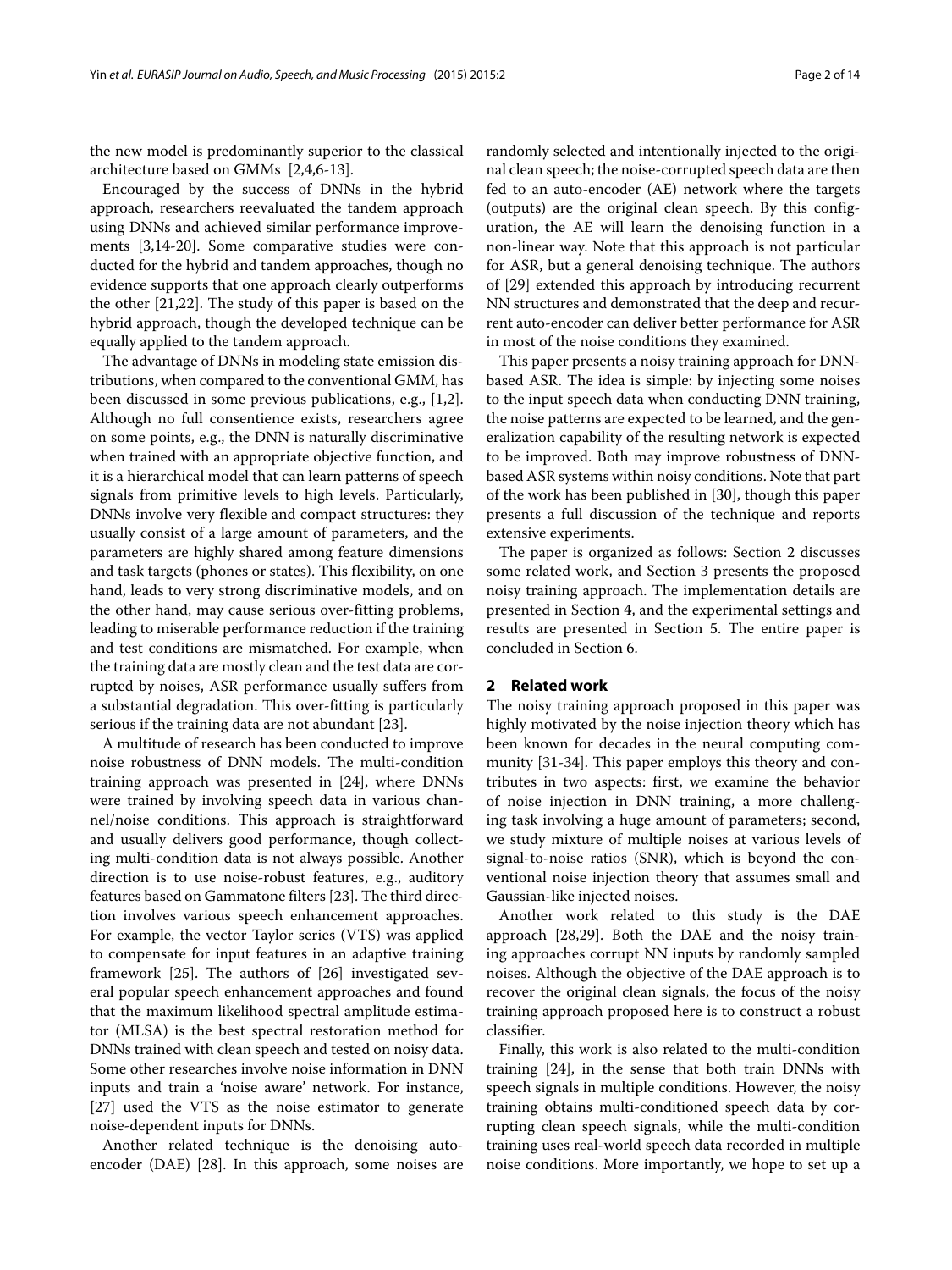theoretical foundation and a practical guideline for training DNNs with noises, instead of just regarding it as a blind noise pattern learner.

#### <span id="page-2-0"></span>**3 Noisy training**

The basic process of noisy training for DNNs is as follows: first of all, sample some noise signals from some realworld recordings and then mix these noise signals with the original training data. This operation is also referred to as 'noise injection' or 'noise corruption' in this paper. The noise-corrupted speech data are then used to train DNNs as usual. The rationale of this approach is twofold: firstly, the noise patterns within the introduced noise signals can be learned and thus compensated for in the inference phase, which is straightforward and shares the same idea as the multi-condition training approach; secondly, the perturbation introduced by the injected noise can improve generalization capability of the resulting DNN, which is supported by the noise injection theory. We discuss these two aspects sequentially in this section.

#### **3.1 Noise pattern learning**

The impact of injecting noises in training data can be understood as providing some noise-corrupted instances so that they can be learned by the DNN structure and recognized in the inference (test) phase. From this perspective, the DNN and GMM are of no difference, since both can benefit from matched acoustic conditions of training and testing, by either re-training or adaptation.

However, the DNN is more powerful in noise pattern learning than the GMM. Due to its discriminative nature, the DNN model focuses on phone/state boundaries, and the boundaries it learns might be highly complex. Therefore, it is capable of addressing more severe noises and dealing with heterogeneous noise patterns. For example, a DNN may obtain a reasonable phone classification accuracy in a very noisy condition, if the noise does not drastically change the decision boundaries (e.g., with car noise). In addition, noises of different types and at different magnitude levels can be learned simultaneously, as the complex decision boundaries that the DNN classifier may learn provide sufficient freedom to address complicated decisions in heterogeneous acoustic conditions.

In contrast, the GMM is a generative model and focuses on class distributions. The decision boundaries a GMM learns (which are determined by the relative locations of the GMM components of phones/states) are relatively much simpler than those a DNN model learns. Therefore, it is difficult for GMMs to address heterogeneous noises.

The above argument explains some interesting observations in the DNN-based noise training in our experiments. First, learning a particular type of noise does not necessarily lead to performance degradation in another type of noise. In fact, our experiments show that learning a particular noise usually improves performances on other noises, only if the property of the 'unknown' noise is not drastically different from the one that has been learned. This is a clear advantage over GMMs, for which a significant performance reduction is often observed when the noise conditions of training and test data are unmatched.

Moreover, our experiments show that learning multiple types of noises are not only possible, but also complementary. As we will see shortly, learning two noises may lead to better performance than learning any single noise, when the test data are corrupted by either of the two noises. This is also different from GMMs, for which learning multiple noises generally leads to interference among each other.

The power of DNNs in learning noise patterns can be understood in a deeper way, from three perspectives. Firstly, the DNN training is related to feature selection. Due to the discriminative nature, the DNN training can infer the most discriminative part of the noise-corrupted acoustic features. For instance, with the training data corrupted by car noise, the DNN training process will learn that the corruption is mainly on the low-frequency part of the signal, and so the low-frequency components of the speech features are de-emphasized in the car noise condition. Learning the car noise, however, did not seriously impact the decision boundaries in other conditions in our experiments, e.g., with clean speech, probably due to the complicated DNN structure that allows to learn noiseconditioned decision boundaries. Moreover, learning car noise may benefit other noise conditions where the corruption mainly resides in low-frequency components (as the car noise), even though the noise is not involved in the training.

Secondly, the DNN training is related to perceptual classification. Thanks to the multi-layer structure, DNNs learn noise patterns gradually. This means that the noise patterns presented to the DNN inputs are learned together with the speech patterns at low levels, but only at high levels, the noise patterns are recognized and deemphasized in the decision. This provides a large space for DNNs to learn heterogeneous noise patterns and 'memorize' them in the abundant parameters. This process also simulates the processing procedure of the human brain, where noise patterns are processed and recognized by the peripheral auditory system but are ignored in the final perceptual decision by the central neural system.

Finally, the DNN training is related to the theory of regularization. All admit that a large amount of parameters of DNNs allow great potential to learn complex speech and noise patterns and their class boundaries. If the training is based on clean speech only, however, the flexibility provided by the DNN structure is largely wasted. This is because the phone class boundaries are relatively clear with clean speech, and so the abundant parameters of DNNs tend to learn the nuanced variations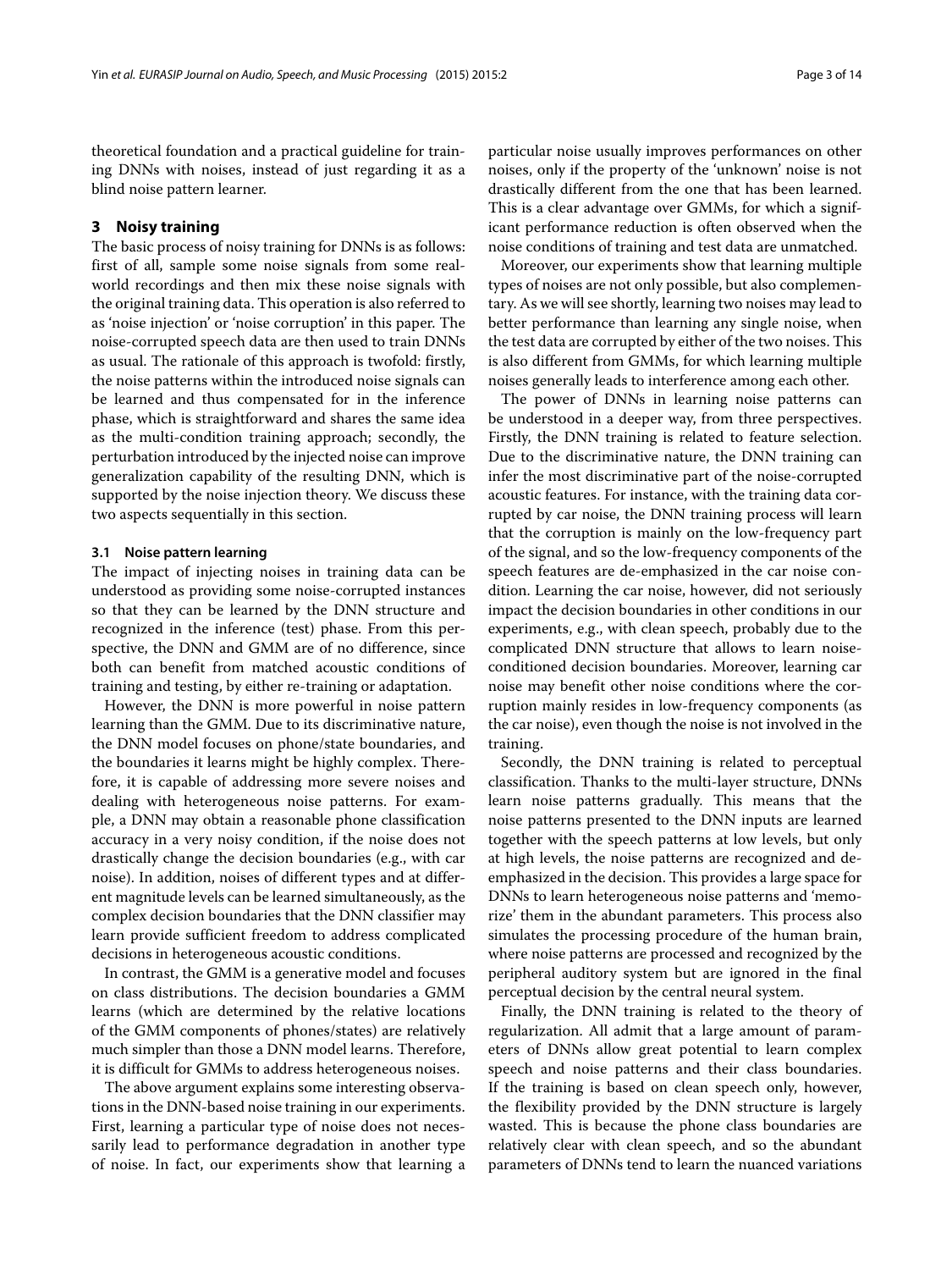of phone implementations, conditioned on a particular type of channel and/or background noise. This is a notorious over-fitting problem. By injecting random noises, the DNN training is enforced to emphasize on the most discriminative patterns of speech signals. In other words, the DNNs trained with noise injection tend to be less sensitive to noise corruptions. This intuition is supported by the noise injection theory as presented in the next section.

#### **3.2 Noise injection theory**

It has been known for two decades that imposing noises to the input can improve the generalization capability of neural networks [\[35\]](#page-13-13). A bunch of theoretical studies have been presented to understand the implication of this 'noise injection'. Nowadays, it is clear that involving a small magnitude of noise in the input is equivalent to introducing a certain regularization in the objective function, which in turn encourages the network converging to a smoother mapping function [\[36\]](#page-13-14). More precisely, with noise injection, the training favors an optimal solution at which the objective function is less sensitive to the change of the input [\[32\]](#page-13-15). Further studies showed that noise injection is closely correlated to some other well-known techniques, including sigmoid gain scaling and target smoothing by convolution [\[37\]](#page-13-16), at least with Gaussian noises and multilayer perceptrons (MLP) with a single layer. The relationships among regularization, weight decay, and noise injection, on one hand, provide a better understanding for each individual technique, and on the other hand, motivate some novel and efficient robust training algorithms. For example, Bishop showed that noise injection can be approximated by a Tikhonov regularization on the square error cost function [\[33\]](#page-13-17). Finally, we note that noise injection can be conducted in different ways, such as perturbation on weights and hidden units [\[31\]](#page-13-11), though we just consider the noise injection to the input in this paper.

In order to highlight the rationale of noise injection (and so noisy training), we reproduce the formulation and derivation in [\[32\]](#page-13-15) but migrate the derivation to the case of cross-entropy cost which is usually used in classification problems such as ASR.

First of all, formulate an MLP as a non-linear mapping function  $f_{\theta}: \mathcal{R}^M \longmapsto \mathcal{R}^K$  where *M* is the input dimension and *K* is the output dimension, and  $\theta$  encodes all the parameters of the network including weights and biases. Let  $\mathbf{x} \in \mathcal{R}^M$  denote the input variables, and  $\mathbf{y} \in \{0,1\}^K$ denote the target labels which follow the 1-of-K encoding scheme. The cross-entropy cost is defined as follows:

$$
E(\theta) = -\sum_{n=1}^{N} \sum_{k=1}^{K} \left\{ \mathbf{y}^{(n)} \ln f_k \left( \mathbf{x}^{(n)} \right) \right\} \tag{1}
$$

where *n* indexes the training samples and *k* indexes the output units. Consider an identical and independent noise

**v** whose first and second moments satisfy the following constraints:

<span id="page-3-3"></span>
$$
\mathbb{E}\{\mathbf{v}\} = 0 \qquad \mathbb{E}\left\{\mathbf{v}^2\right\} = \epsilon I \tag{2}
$$

where *I* is the *M*-dimensional identity matrix, and  $\epsilon$  is a small positive number. Applying the Taylor series of  $ln f(x)$ , the cost function with the noise injection can be derived as follows:

<span id="page-3-0"></span>
$$
E_{\nu}(\theta) = -\sum_{n=1}^{N} \sum_{k=1}^{K} \left\{ \mathbf{y}_{k}^{(n)} ln f_{k} \left( \mathbf{x}^{(n)} + \mathbf{v}^{(n)} \right) \right\}
$$
  
\n
$$
\approx -\sum_{n=1}^{N} \sum_{k=1}^{K} \left\{ \mathbf{y}_{k}^{(n)} ln f_{k} \left( \mathbf{x}^{(n)} \right) \right\}
$$
  
\n
$$
-\sum_{n=1}^{N} \sum_{k=1}^{K} \mathbf{y}_{k}^{(n)} \left\{ \mathbf{v}^{(n)} \frac{\nabla f_{k} \left( \mathbf{x}^{(n)} \right)}{f_{k} \left( \mathbf{x}^{(n)} \right)} + \frac{1}{2} \mathbf{v}^{(n)} \right\} \mathbf{v}^{(n)} \right\}
$$

where  $H_k(x)$  is defined as follows:

$$
H_k(\mathbf{x}) = \frac{-1}{f_k(\mathbf{x})} \nabla f_k(\mathbf{x}) \nabla f_k(\mathbf{x})^T + \frac{1}{f_k^2(\mathbf{x})} \nabla^2 f_k(\mathbf{x}).
$$

Since  $\mathbf{v}^{(n)}$  is independent of  $\mathbf{x}^{(n)}$  and  $\mathbb{E}\{\mathbf{v}\}=0$ , the firstorder item vanishes and the cost is written as:

$$
E_{\nu}(\theta) \approx E(\theta) - \frac{\epsilon}{2} \sum_{k=1}^{K} tr\left(\tilde{H}_k\right)
$$
 (3)

where *tr* denotes the trace operation, and

$$
\tilde{H}_k = \sum_{n \in \mathcal{C}_k} H_k\left(\mathbf{x}^{(n)}\right)
$$

where  $C_k$  is the set of indices of the training samples belonging to the *k*th class.

In order to understand the implication of Equation [3,](#page-3-0) an auxiliary function can be defined as follows:

$$
E(\theta, \mathbf{v}) = -\sum_{n=1}^{N} \sum_{k=1}^{K} \left\{ \mathbf{y}_{k}^{(n)} ln f_{k} \left( \mathbf{x}^{(n)} + \mathbf{v} \right) \right\}
$$

where **v** is a small change to the input vectors  $\{\mathbf{x}^{(n)}\}$ . Note that  $E(\theta, \mathbf{v})$  differs from  $E_v(\theta)$ : **v** in  $E(\theta, \mathbf{v})$  is a fixed value for all  $\mathbf{x}^{(n)}$ , while  $\mathbf{v}^{(n)}$  in  $E_{\nu}(\theta)$  is a random variable and differs for each training sample. The Laplacian of  $E(\theta, \mathbf{v})$ with respect to **v** is computed as follows:

<span id="page-3-1"></span>
$$
\nabla^2 E(\theta, \mathbf{v}) = tr \left\{ \frac{\partial^2 E(\theta, \mathbf{v})}{\partial \mathbf{v}^2} \right\}
$$
  
=  $-tr \left\{ \sum_{n=1}^N \sum_{k=1}^K \mathbf{y}_k^{(n)} H_k \left( \mathbf{x}^{(n)} + \mathbf{v} \right) \right\}$   
=  $-tr \left\{ \sum_{k=1}^K \sum_{n \in C_k} H_k \left( \mathbf{x}^{(n)} + \mathbf{v} \right) \right\}.$  (4)

<span id="page-3-4"></span>By comparing Equations [4](#page-3-1) and [3,](#page-3-0) we get:

<span id="page-3-2"></span>
$$
E_{\nu}(\theta) \approx E(\theta) + \frac{\epsilon}{2} \nabla^2 E(\theta, 0). \tag{5}
$$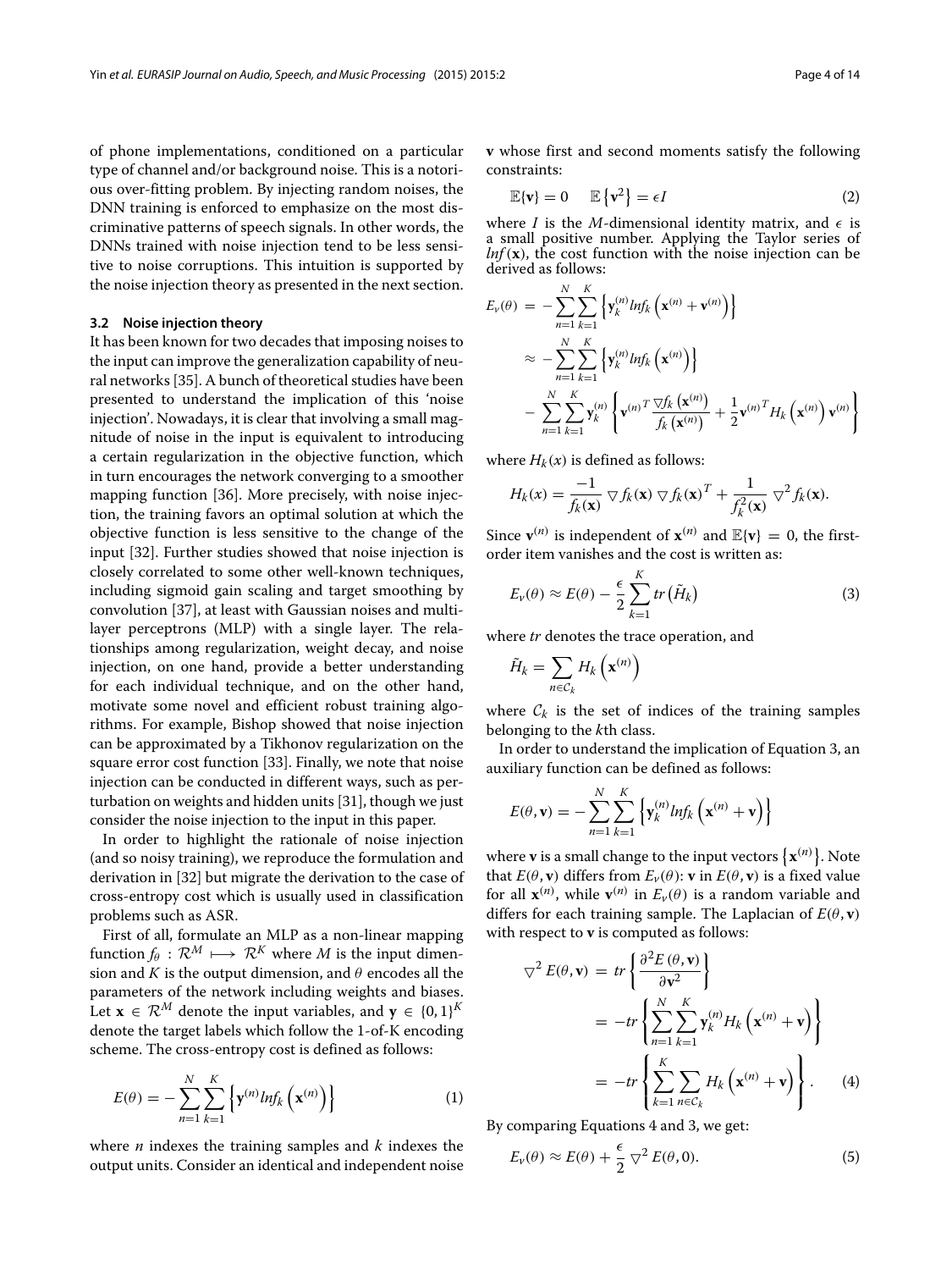Equation [5](#page-3-2) indicates that injecting noises to the input units is equivalent to placing a regularization on the cost function. This regularization is related to the secondorder derivatives of the cost function with respect to the input, and its strength is controlled by the magnitude of the injected noise. Since  $\bigtriangledown^2 E(\theta, 0)$  is positive at the optimal solution of  $\theta$ , the regularized cost function tends to accept solutions with a smaller curvature of the cost. In other words, the new cost function  $E_v(\theta)$  is less sensitive to the change on inputs and therefore leads to better generalization capability. Note that this result is identical to the one obtained in [\[32\]](#page-13-15), where the cost function is the square error.

#### <span id="page-4-0"></span>**4 Noisy deep learning**

From the previous section, the validity of the noisy training approach can be justified in two ways: discriminative noise pattern learning and objective function smoothing. The former provides the ability to learn multiple noise patterns, and the latter encourages a more robust classifier. However, it is still unclear if the noisy training scheme works for the DNN model which involves a large number of parameters and thus tends to exhibit a highly complex cost function. Particularly, the derivation of Equation [5](#page-3-2) assumes small noises with diagonal covariances, while in practice we wish to learn complex noise patterns that may be large in magnitude and fully dimensional correlated. Furthermore, the DNN training is easy to fall in a local minimum, and it is not obvious if the random noise injection may lead to fast convergence.

We therefore investigate how the noise training works for DNNs when the injected noises are large in magnitude and heterogeneous in types. In order to simulate noises in practical scenarios, the procedure illustrated in Figure [1](#page-4-2) is proposed.

For each speech signal (utterance), we first select a type of noise to corrupt it. Assuming that there are *n* types of noises, we randomly select a noise type following a multinomial distribution:

$$
\nu \sim \text{Mult }(\mu_1, \mu_2, \ldots, \mu_n).
$$

The parameters  $\{\mu_i\}$  are sampled from a Dirichlet distribution:

$$
(\mu_1, \mu_2, \ldots, \mu_n) \sim \mathrm{Dir}(\alpha_1, \alpha_2, \ldots, \alpha_n)
$$

where the parameters  $\{\alpha_i\}$  are manually set to control the base distribution of the noise types. This hierarchical sampling approach (Dirichlet followed by multinomial) simulates the uncertain noise type distributions in different operation scenarios. Note that we allow a special noise type 'no-noise', which means that the speech signal is not corrupted.

Secondly, sample the noise level (i.e., SNR). This sampling follows a Gaussian distribution  $\mathcal{N}(\mu_{SNR}, \sigma_{SNR})$ 



<span id="page-4-2"></span>where  $\mu_{SNR}$  and  $\sigma_{SNR}$  are the mean and variance, respectively, and are both manually defined. If the noise type is no-noise, then the SNR sampling is not needed.

The next step is to sample an appropriate noise segment according to the noise type. This is achieved following a uniformed distribution, i.e., randomly select a starting point *b* in the noise recording of the required noise type and then excerpt a segment of signal which is of the same length as the speech signal to corrupt. Circular excerption is employed if the length of the noise signal is less than that of the speech signal.

Finally, the selected noise segment is scaled to reach the required SNR level and then is used to corrupt the clean speech signal. The noise-corrupted speech is fed into the DNN input units to conduct model training.

#### <span id="page-4-1"></span>**5 Experiments**

#### **5.1 Databases**

The experiments were conducted with the Wall Street Journal (WSJ) database. The setting is largely standard: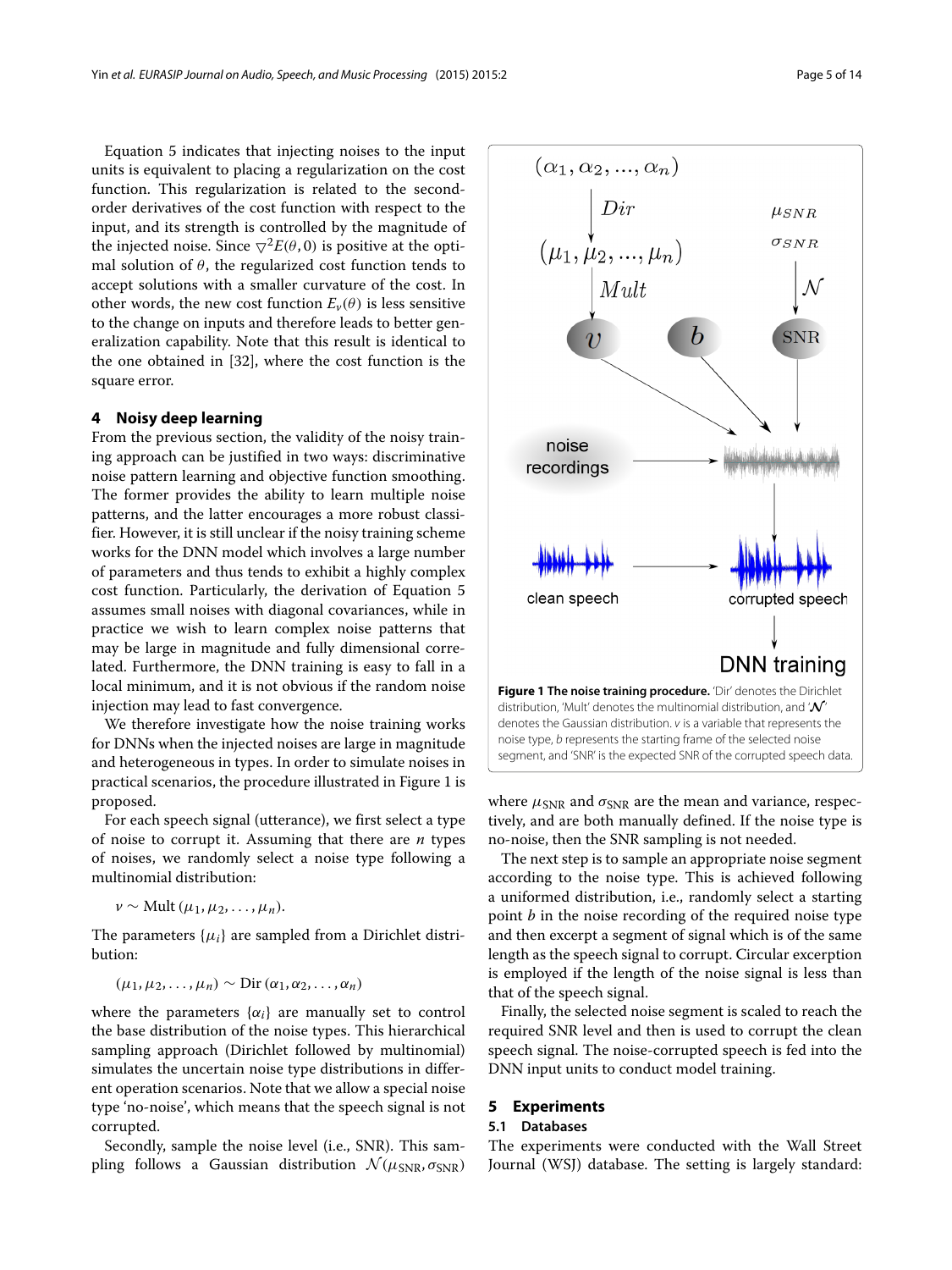the training part used the WSJ si284 training dataset, which involves 37,318 utterances or about 80 h of speech signals. The WSJ dev93 dataset (503 utterances) was used as the development set for parameter tuning and cross validation in DNN training. The WSJ eval92 dataset (333 utterances) was used to conduct evaluation.

Note that the WSJ database was recorded in a noise-free condition. In order to simulate noise-corrupted speech signals, the DEMAND noise database [\(http://parole.loria.](http://parole.loria.fr/DEMAND/) [fr/DEMAND/\)](http://parole.loria.fr/DEMAND/) was used to sample noise segments. This database involves 18 types of noises, from which we selected 7 types in this work, including white noise and noises at cafeteria, car, restaurant, train station, bus and park.

#### **5.2 Experimental settings**

We used the Kaldi toolkit [\(http://kaldi.sourceforge.net/\)](http://kaldi.sourceforge.net/) to conduct the training and evaluation and largely followed the WSJ s5 recipe for Graphics Processing Unit (GPU)-based DNN training. Specifically, the training started from a monophone system with the standard 13-dimensional MFCCs plus the first- and second-order derivatives. Cepstral mean normalization (CMN) was employed to reduce the channel effect. A triphone system was then constructed based on the alignments derived from the monophone system, and a linear discriminant analysis (LDA) transform was employed to select the most discriminative dimensions from a large context (five frames to the left and right, respectively). A further refined system was then constructed by applying a maximum likelihood linear transform (MLLT) upon the LDA feature, which intended to reduce the correlation among feature dimensions so that the diagonal assumption of the Gaussians is satisfied. This MLLT+LDA system involves 351 phones and 3,447 Gaussian mixtures and was used to generate state alignments.

The DNN system was then trained utilizing the alignments provided by the MLLT+LDA GMM system. The feature used was 40-dimensional filter banks. A symmetric 11-frame window was applied to concatenate neighboring frames, and an LDA transform was used to reduce the feature dimension to 200. The LDA-transformed features were used as the DNN input.

The DNN architecture involves 4 hidden layers, and each layer consists of 1,200 units. The output layer is composed of 3,447 units, equal to the total number of Gaussian mixtures in the GMM system. The cross entropy was set as the objective function of the DNN training, and the stochastic gradient descendent (SGD) approach was employed to perform optimization, with the mini batch size set to 256 frames. The learning rate started from a relatively large value (0.008) and was then gradually shrunk by halving the value whenever no improvement on frame accuracy on the development set was obtained. The training stopped when the frame accuracy improvement on the cross-validation data was marginal (less than 0.001). Neither momentum nor regularization was used, and no pre-training was employed since we did not observe a clear advantage by involving these techniques.

In order to inject noises, the averaged energy was computed for each training/test utterance, and a noise segment was randomly selected and scaled according to the expected SNR; the speech and noise signals were then mixed by simple time-domain addition. Note that the noise injection was conducted before the utterance-based CMN. In the noisy training, the training data were corrupted by the selected noises, while the development data used for cross validation remained uncorrupted. The DNNs reported in this section were all initialized from scratch and were trained based on the same alignments provided by the LDA+MLLT GMM system. Note that the process of the model training is reproducible in spite of the randomness on noise injection and model initialization, since the random seed was hard-coded.

In the test phase, the noise type and SNR are all fixed so that we can evaluate the system performance in a specific noise condition. This is different from the training phase where both the noise type and SNR level can be random. We choose the 'big dict' test case suggested in the Kaldi WSJ recipe, which is based on a large dictionary consisting of 150k English words and a corresponding 3-gram language model.

Table [1](#page-5-0) presents the baseline results, where the DNN models were trained with clean speech data, and the test data were corrupted with different types of noises at different SNRs. The results are reported in word error rates (WER) on the evaluation data. We observe that without noise, a rather high accuracy (4.31%) can be obtained; with noise interference, the performance is dramatically degraded, and more noise (a smaller SNR) results in more serious degradation. In addition, different types of noises impact the performance in different degrees: the white noise is the most serious corruption which causes a ten times of WER increase when the SNR is 10 dB; in contrast,

| Table 1 WER of the baseline system |  |  |  |  |
|------------------------------------|--|--|--|--|
|------------------------------------|--|--|--|--|

<span id="page-5-0"></span>

|                  | Test SNR (dB) |       |       |      |      |       |  |  |
|------------------|---------------|-------|-------|------|------|-------|--|--|
|                  | 5             | 10    | 15    | 20   | 25   | Clean |  |  |
| White            | 77.23         | 46.46 | 21.21 | 9.30 | 5.51 | 4.31  |  |  |
| Car              | 5.94          | 5.42  | 4.87  | 4.77 | 4.50 | 4.31  |  |  |
| Cafeteria        | 25.33         | 14.27 | 10.07 | 8.38 | 6.88 | 4.31  |  |  |
| Restaurant       | 46.87         | 22.15 | 13.27 | 9.73 | 7.48 | 4.31  |  |  |
| Train station    | 34.36         | 12.72 | 6.93  | 5.40 | 4.43 | 4.31  |  |  |
| Bus              | 13.88         | 8.44  | 6.57  | 5.51 | 4.84 | 4.31  |  |  |
| Park             | 22.10         | 11.25 | 7.44  | 5.87 | 4.63 | 4.31  |  |  |
| $11.1$ $1.17704$ |               |       |       |      |      |       |  |  |

Values are in WER%.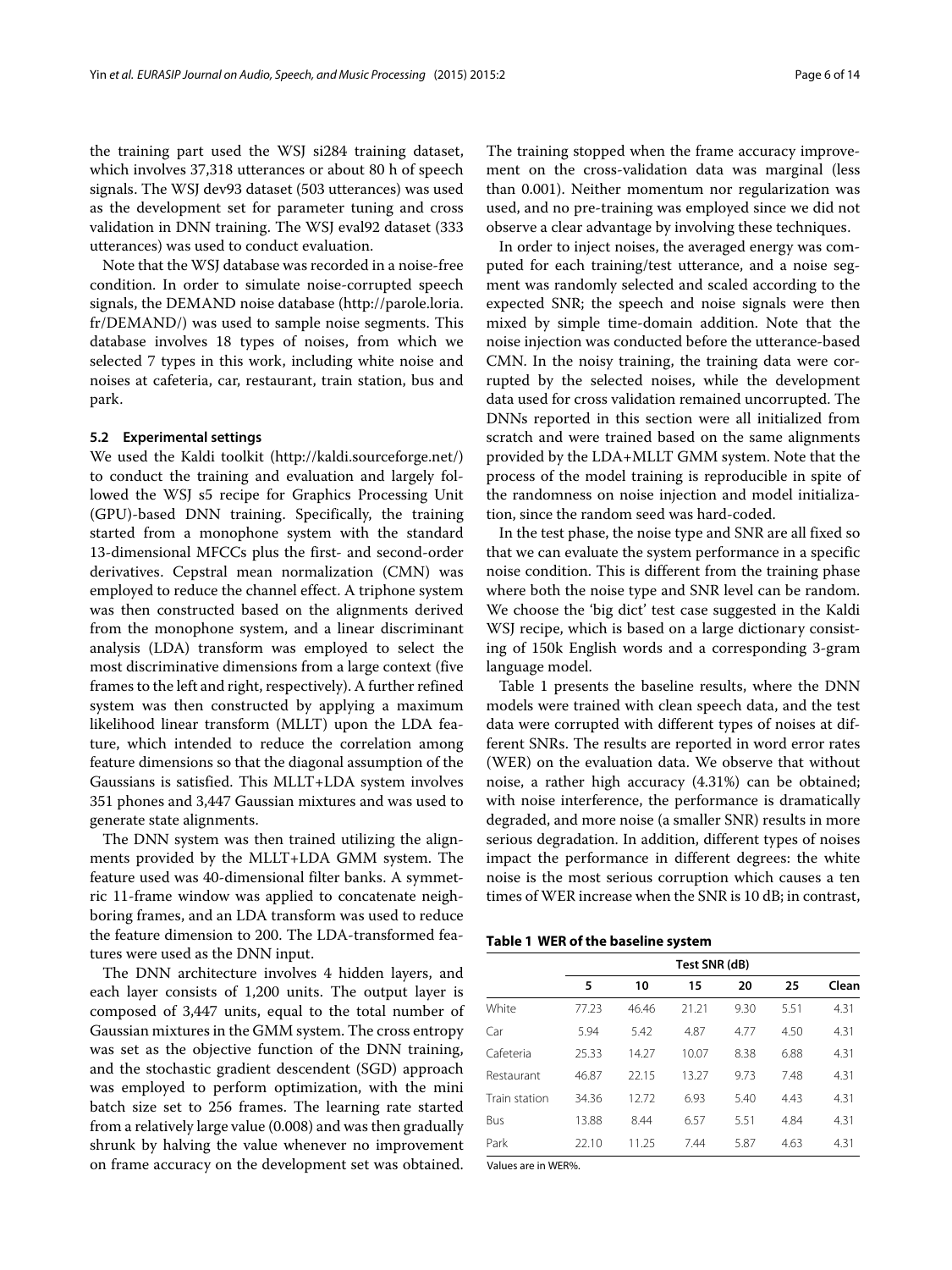the car noise is the least impactive: It causes a relatively small WER increase (37% in relative) even if the SNR goes below 5 dB.

The different behaviors in WER changes can be attributed to the different patterns of corruptions with different noises: white noise is broad-band and so it corrupts speech signals on all frequency components; in contrast, most of the color noises concentrate on a limited frequency band and so lead to limited corruptions. For example, car noise concentrates on low frequencies only, leaving most of the speech patterns uncorrupted.

#### **5.3 Single noise injection**

In the first set of experiments, we study the simplest configuration for the noisy training, which is a single noise injection at a particular SNR. This is simply attained by fixing the injected noise type and selecting a small  $\sigma_{SNR}$  so that the sampled SNRs concentrate on the particular level  $\mu_{SNR}$ . In this section, we choose  $\sigma_{SNR} = 0.01$ .

#### *5.3.1 White noise injection*

We first investigate the effect of white noise injection. Among all the noises, the white noise is rather special: it is a common noise that we encounter every day, and it is broad-band and often leads to drastic performance degradation compared to other narrow-band noises, as has been shown in the previous section. Additionally, the noise injection theory discussed in Section [3](#page-2-0) shows that white noise satisfies Equation [2](#page-3-3) and hence leads to the regularized cost function of Equation [5.](#page-3-2) This means that injecting white noise would improve the generalization capability of the resulting DNN model; this is not necessarily the case for most of other noises.

Figure [2](#page-6-0) presents the WER results, where the white noise is injected during training at SNR levels varying from 5 to 30 dB, and each curve represents a particular SNR case. The first plot shows the WER results on the evaluation data that are corrupted by white noise at different SNR levels from 5 to 25 dB. For comparison, the results on the original clean evaluation data are also presented. It can be observed that injecting white noise generally improves ASR performance on noisy speech, and a matched noise injection (at the same SNR) leads to the most significant improvement. For example, injecting noise at an SNR of 5 dB is the most effective for the test speech at an SNR of 5 dB, while injecting noise at an

<span id="page-6-0"></span>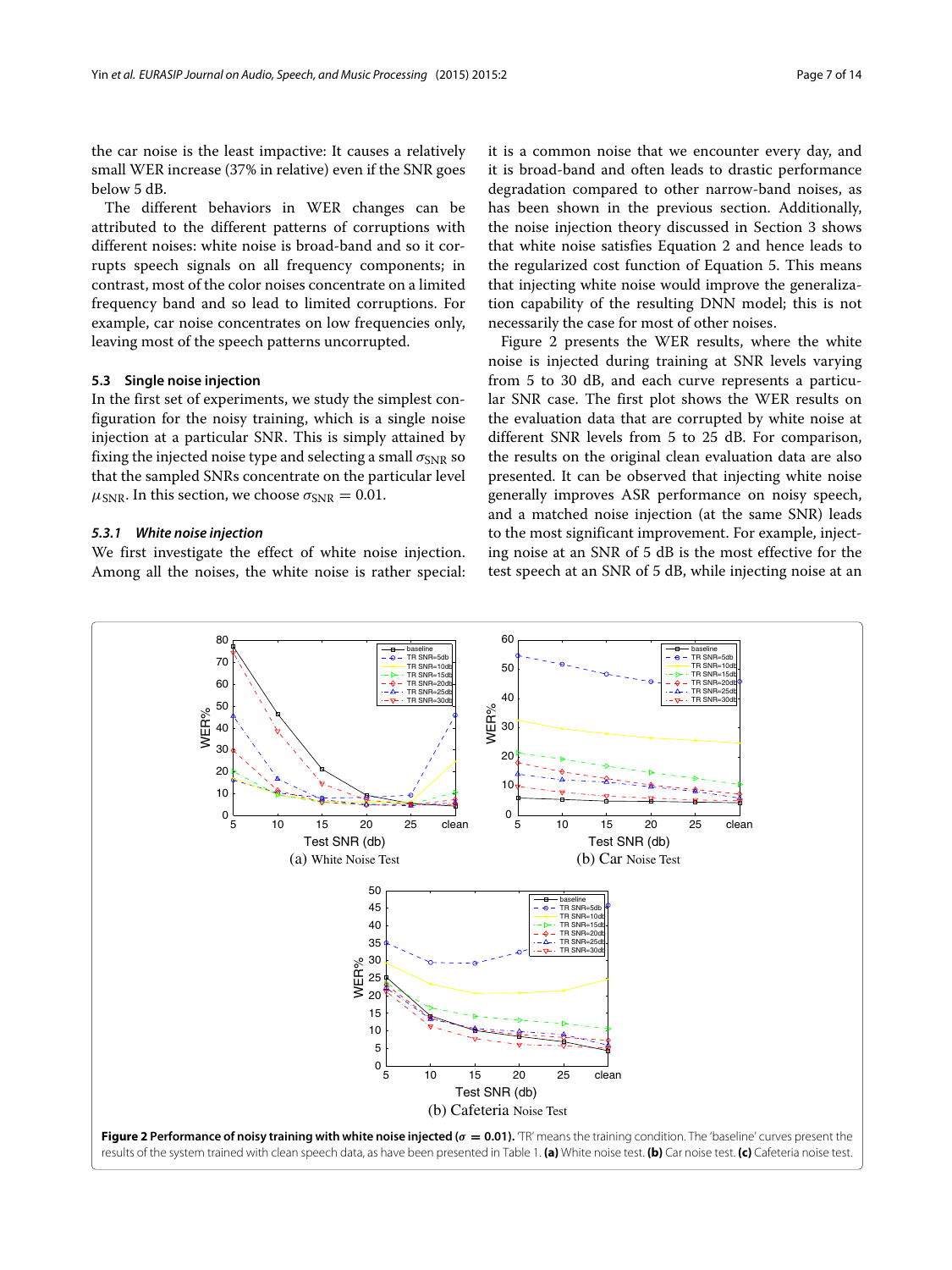SNR of 25 dB leads to the best performance improvement for the test speech at an SNR of 25 dB. A serious problem, however, is that the noise injection always leads to performance degradation on clean speech. For example, the injection at an SNR of 5 dB, although very effective for highly noisy speech (SNR  $<$  10 dB), leads to a WER ten times higher than the original result on the clean evaluation data.

The second and third plots show the WER results on the evaluation data that are corrupted by car noise and cafeteria noise, respectively. In other words, the injected noise in training does not match the noise condition in the test. It can be seen that the white noise injection leads to some performance gains on the evaluation speech corrupted by the cafeteria noise, as far as the injected noise is limited in magnitude. This demonstrated that the white noise injection can improve the generalization capability of the DNN model, as predicted by the noise injection theory in Section [3.](#page-2-0) For the car noise corruption, however, the white noise injection does not show any benefit. This is perhaps attributed to the fact that the cost function (Equation [1\)](#page-3-4) is not so bumpy with respect to the car noise, and hence, the regularization term introduced in Equation [3](#page-3-0) is less effective. This conjecture is supported by the baseline results which show very little performance degradation with the car noise corruption.

In both the car and cafeteria noise conditions, if the injected white noise is too strong, then the ASR performance is drastically degraded. This is because a strong white noise injection does not satisfy the small noise assumption of Equation [2,](#page-3-3) and hence, the regularized cost (Equation [3\)](#page-3-0) does not hold anymore. This, on one hand, breaks the theory of noise injection so that the improved generalization capability is not guaranteed, and on the other hand, it results in biased learning towards the white noise-corrupted speech patterns that are largely different from the ones that are observed in speech signals corrupted by noises of cars and cafeterias.

As a summary, white noise injection is effective in two ways: for white noise-corrupted test data, it can learn white noise-corrupted speech patterns and provides dramatic performance improvement particularly at matched SNRs; for test data corrupted by other noises, it can deliver a more robust model if the injection is in a small magnitude, especially for noises that cause a significant change on the DNN cost function. An aggressive white noise injection (with a large magnitude) usually leads to performance reduction on test data corrupted by color noises.

#### *5.3.2 Color noise injection*

Besides white noise, in general, any noise can be used to conduct the noisy training. We choose the car noise and the cafeteria noise in this experiment to investigate the color noise injection. The results are shown in Figures [3](#page-8-0) and [4,](#page-9-0) respectively.

For the car noise injection (Figure [3\)](#page-8-0), we observe that it is not effective for the white noise-corrupted speech. However, for the test data corrupted by car noise and cafeteria noise, it indeed delivers performance gains. The results with the car noise-corrupted data show clear advantage with matched SNRs, i.e., with the training and test data corrupted by the same noise at the same SNR, the noise injection tends to deliver better performance gains. For the cafeteria noise-corrupted data, it shows that a mild noise injection ( $SNR = 10$  dB) performs the best. This indicates that there are some similarities between car noise and cafeteria noise, and learning patterns of car noise is useful to improve robustness of the DNN model against corruptions caused by cafeteria noise.

For the cafeteria noise injection (Figure [4\)](#page-9-0), some improvement can be attained with data corrupted by both white noise and cafeteria noise. For the car noisecorrupted data, performance gains are found only with mild noise injections. This suggests that cafeteria noise possesses some similarities to both white noise and car noise: It involves some background noise which is generally white, and some low-frequency components that resemble car noise. Without surprise, the best performance improvement is attained with data corrupted by cafeteria noise.

#### **5.4 Multiple noise injection**

In the second set of experiments, multiple noises are injected when performing noisy training. For simplicity, we fix the noise level at  $SNR = 15$  dB, which is obtained by setting  $\mu_{SNR} = 15$  and  $\sigma_{SNR} = 0.01$ . The hyperparameters  $\{\alpha_i\}$  in the noise-type sampling are all set to 10, which generates a distribution on noise types roughly concentrated in the uniform distribution but with a sufficiently large variation.

The first configuration injects white noise and car noise, and test data are corrupted by all the seven noises. The results in terms of absolute WER reduction are presented in Figure [5a](#page-9-1). It can be seen that with the noisy training, almost all the WER reductions (except in the clean speech case) are positive, which means that the multiple noise injection improves the system performance in almost all the noise conditions. An interesting observation is that this approach delivers general good performance gains for the unknown noises, i.e., the noises other than the white noise and the car noise.

The second configuration injects white noise and cafeteria noise; again, the conditions with all the seven noises are tested. The results are presented in Figure [5b](#page-9-1). We observe a similar pattern as in the case of white + car noise (Figure [5a](#page-9-1)): The performance on speech corrupted by any noise is significantly improved. The difference from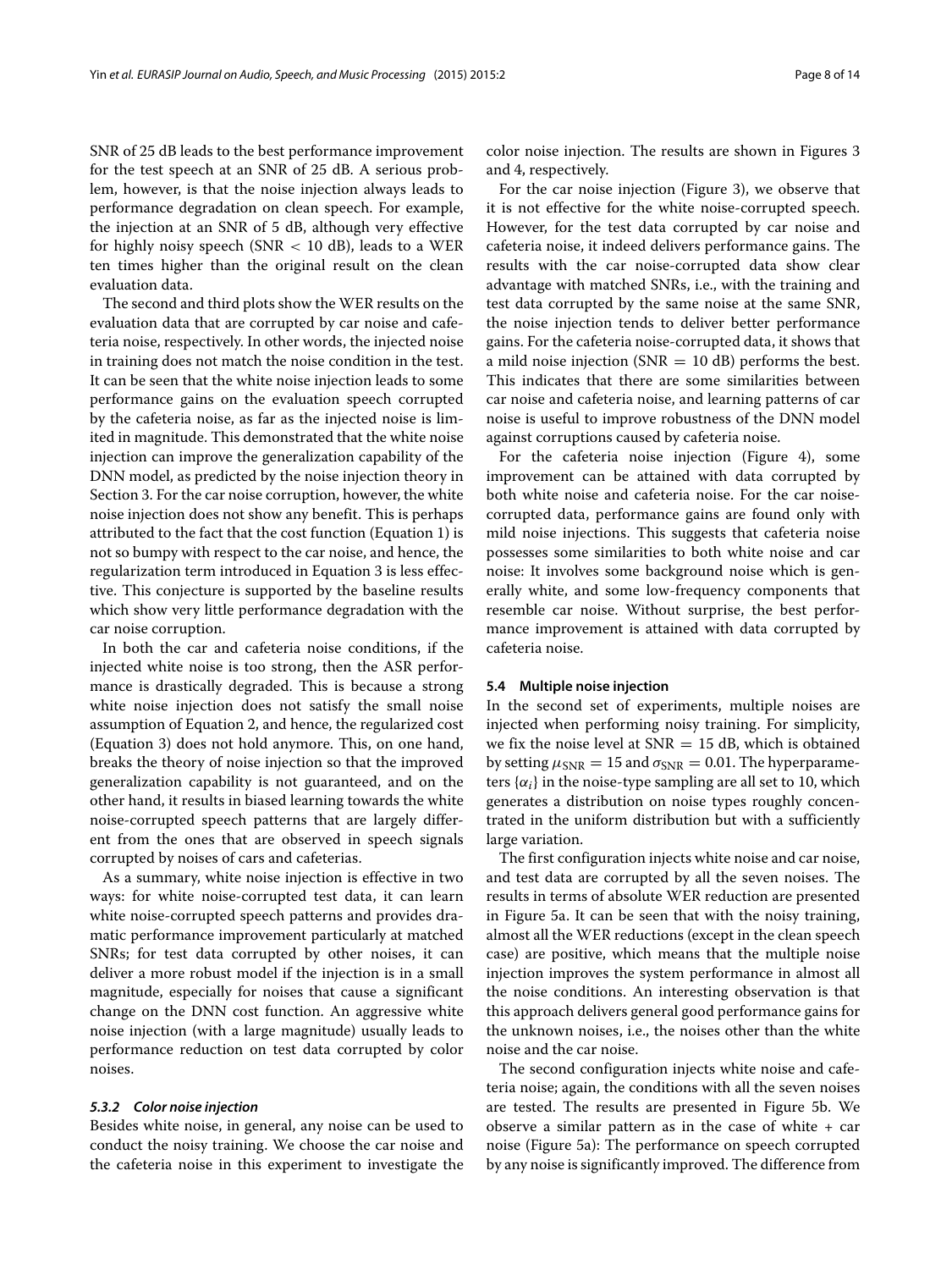

<span id="page-8-0"></span>Figure [5a](#page-9-1) is that the performance on the speech corrupted by cafeteria noise is more effectively improved, while the performance on the speech corrupted by car noise is generally decreased. This is not surprising as the cafeteria noise is now 'known' and the car noise becomes 'unknown'. Interestingly, the performance on speech corrupted by the restaurant noise and that by the station noise are both improved in a more effective way than in Figure [5a](#page-9-1). This suggests that the cafeteria noise shares some patterns with these two types of noises.

As a summary, the noisy training based on multiple noise injection is effective in learning patterns of multiple noise types, and it usually leads to significant improvement of ASR performance on speech data corrupted by the noises that have been learned. This improvement, interestingly, can be well generalized to unknown noises. In all the seven investigated noises, the behavior of the car noise is abnormal, which suggests that car noise is unique in properties and is better to be involved in noisy training.

#### **5.5 Multiple noise injection with clean speech**

An obvious problem of the previous experiments is that the performance on clean speech is generally degraded with noisy training. A simple approach to alleviate the problem is to involve clean speech in the training. This can be achieved by sampling a special 'no-noise' type together with other noise types. The results are reported in Figure [6a](#page-10-0) which presents the configuration with white + car noise and in Figure [6b](#page-10-0) which presents the configuration with white + cafeteria noise. We can see that with clean speech involved in the noisy training, the performance degradation on clean speech is largely solved.

Interestingly, involving clean speech in the noisy training improves performance not only on clean data, but also on noise-corrupted data. For example, Figure [6b](#page-10-0) shows that involving clean speech leads to general performance improvement on test data corrupted by car noise, which is quite different from the results shown in Figure [5b](#page-9-1), where clean speech is not involved in the training and the performance on speech corrupted by car noise is actually decreased. This interesting improvement on noise data is maybe due to the 'no-noise' data that provide information about the 'canonical' patterns of speech signals, with which the noisy training is easier to discover the invariant and discriminative patterns that are important for recognition on both clean and corrupted data.

We note that the noisy training with multiple noise injection resembles the multi-condition training: Both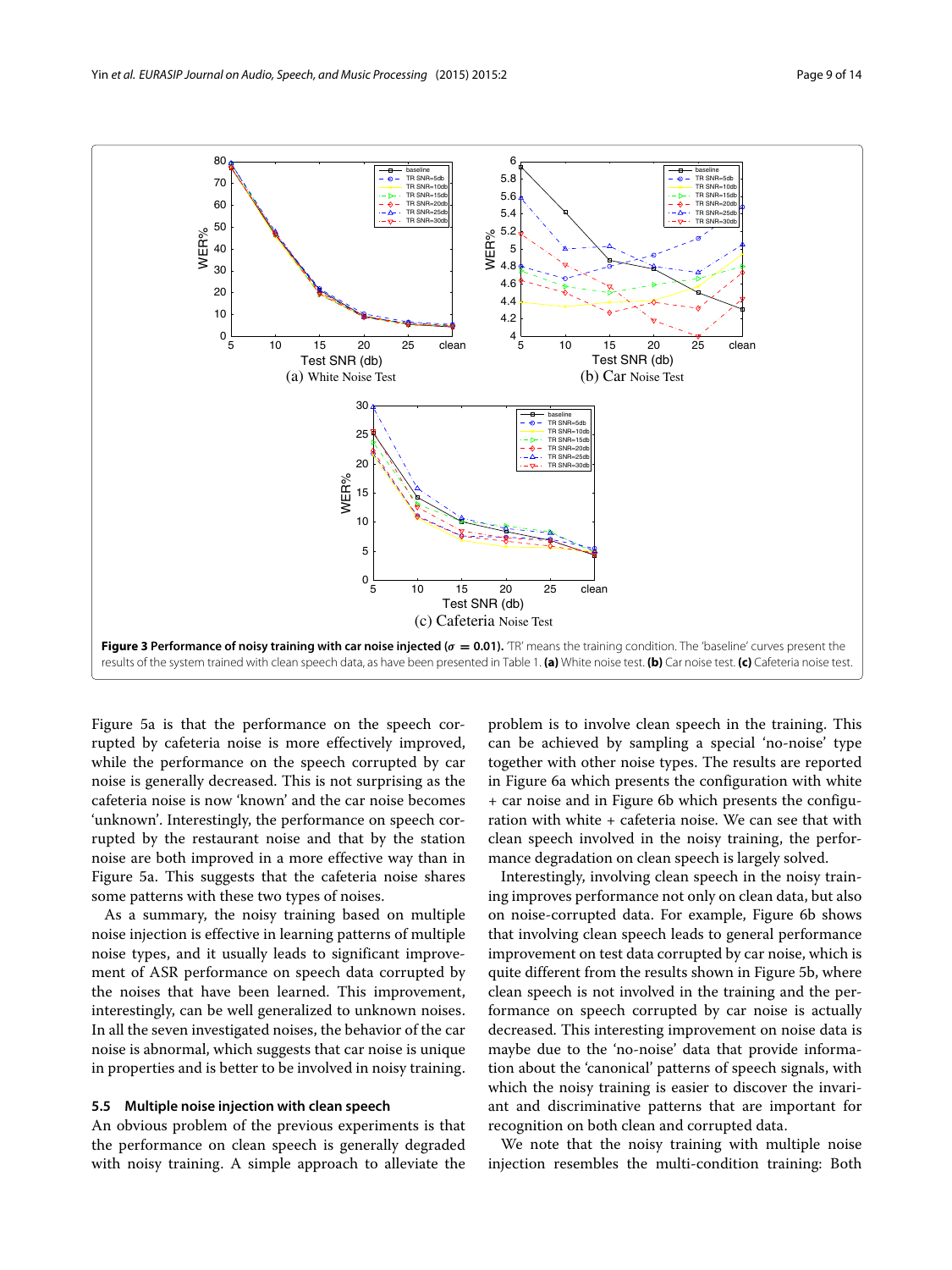

<span id="page-9-0"></span>involve training speech data under multiple noise conditions. However, there is an evident difference between the two approaches: In multi-conditional training, the training data are recorded under multiple noise conditions and the noise is unchanged across utterances of the same session; in noisy training, noisy data are synthesized by noise injection, so it is more flexible in noise selection and manipulation, and the training speech data can be utilized more efficiently.

#### **5.6 Noise injection with diverse SNRs**

The flexibility of noisy training in noise selection can be further extended by involving multiple SNR levels. By involving noise signals at various SNRs, more abundant

<span id="page-9-1"></span>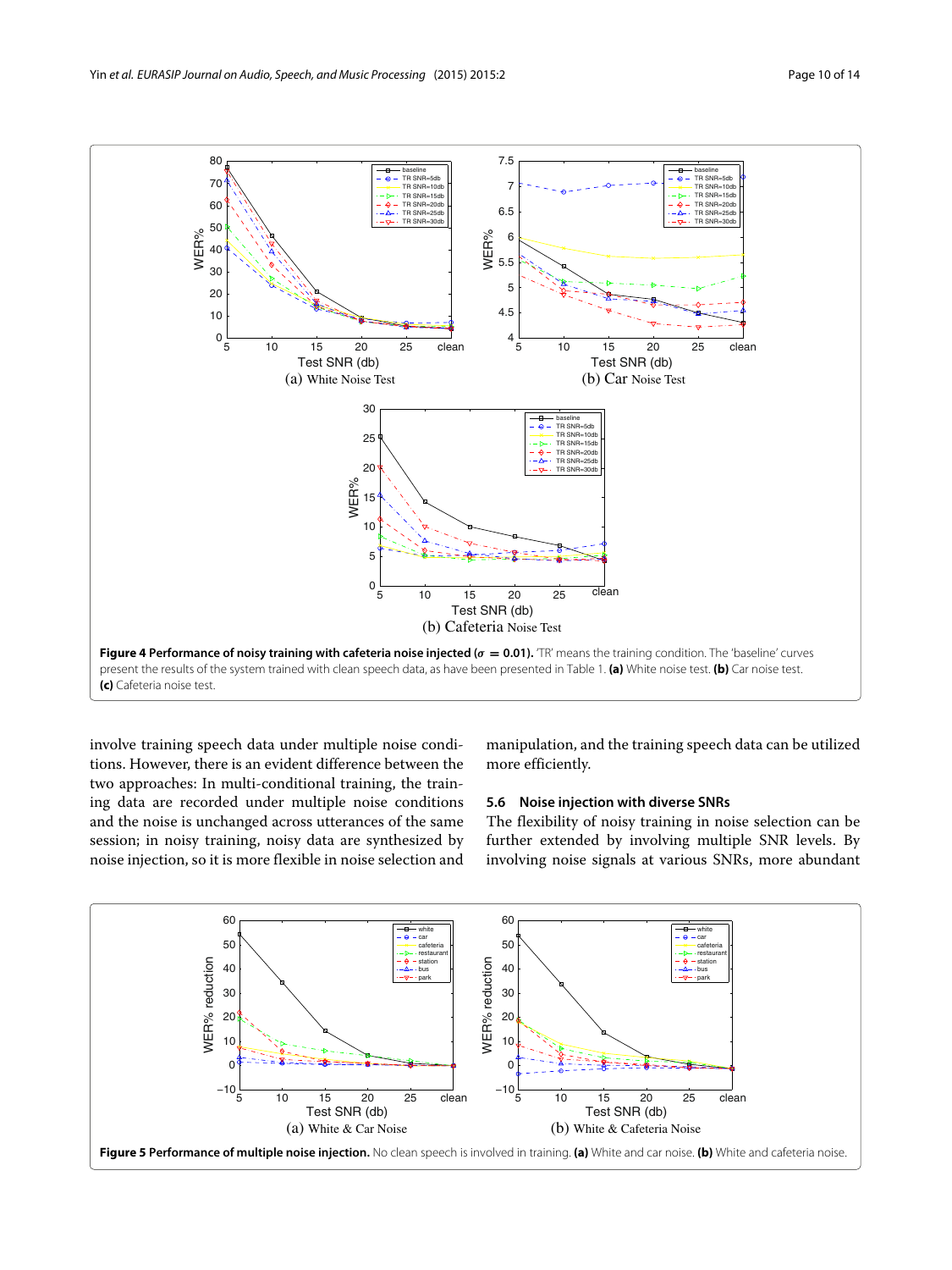

<span id="page-10-0"></span>noise patterns can be learned. More importantly, we hypothesize that the abundant noise patterns provide more negative learning examples for DNN training, so the 'true speech patterns' can be better learned.

The experimental setup is the same as the previous experiment, i.e., fixing  $\mu_{SNR}$  = 15 dB and then injecting multiple noises including 'non-noise' data. In order to introduce diverse SNRs,  $\sigma_{SNR}$  is set to be a large value. In this study,  $\sigma_{\rm SNR}$  varies from 0.01 to 50. A larger  $\sigma_{\rm SNR}$  leads to more diverse noise levels and higher possibility for loud noises. For simplicity, only the results with white + cafeteria noise injection are reported, while other configurations were experimented and the conclusions are similar.

Firstly, we examine the performance with 'known noises', i.e., data corrupted by white noise and cafeteria noise. The WER results are shown in Figure [7a](#page-10-1) which presents the results on the data corrupted by white noise and in Figure [7b](#page-10-1) which presents the results on the data corrupted by cafeteria noise. We can observe that with a more diverse noise injection (a larger  $\sigma_{SNR}$ ), the

performances under both the two noise conditions are generally improved. However, if  $\sigma_{SNR}$  is too large, the performance might be decreased. This can be attributed to the fact that a very large  $\sigma_{SNR}$  results in a significant proportion of extremely large or small SNRs, which is not consistent with the test condition. The experimental results show that the best performance is obtained with  $\sigma_{SNR} = 10$ .

In another group of experiments, we examine performance of the noisy-trained DNN model on data corrupted by 'unknown noises', i.e., noises that are different from the ones injected in training. The results are reported in Figure [8.](#page-11-0) We observe quite different patterns for different noise corruptions: For most noise conditions, we observe a similar trend as in the known noise condition. When injecting noises at more diverse SNRs, the WER tends to be decreased, but if the noise is over diverse, the performance may be degraded. The maximum  $\sigma_{SNR}$  should not exceed 0.1 in most cases (restaurant noise, park noise, station noise). For the car noise condition, the optimal  $\sigma_{SNR}$ 



<span id="page-10-1"></span>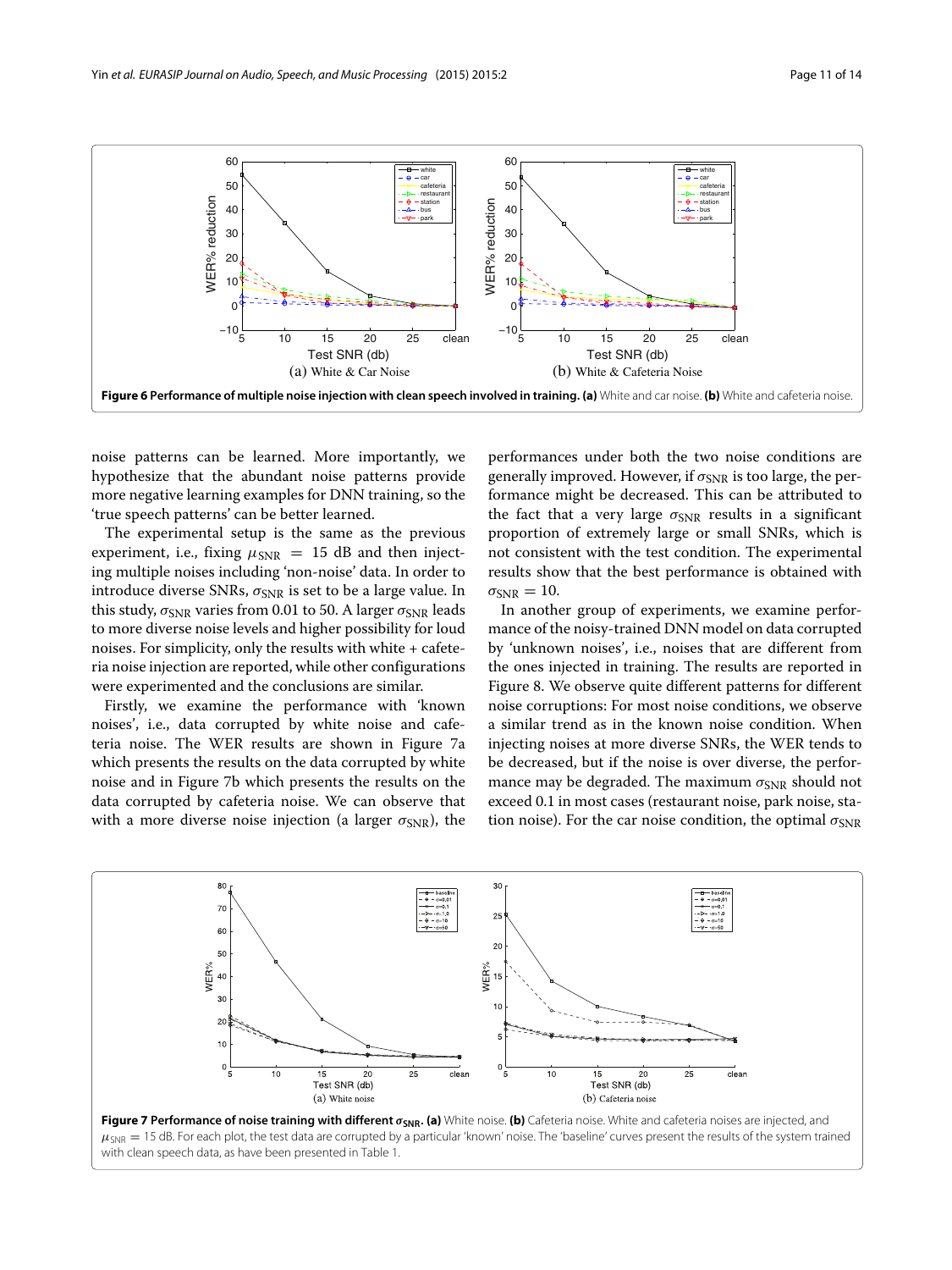

<span id="page-11-0"></span>is 0.01, and for the bus noise condition, the optimal  $\sigma_{\rm SNR}$ is 1.0. The smaller optimal  $\sigma_{SNR}$  in the car noise condition indicates again that this noise is significantly different from the injected white and cafeteria noises; on the contrary, the larger optimal  $\sigma_{SNR}$  in the bus noise condition suggests that the bus noise resembles the injected noises.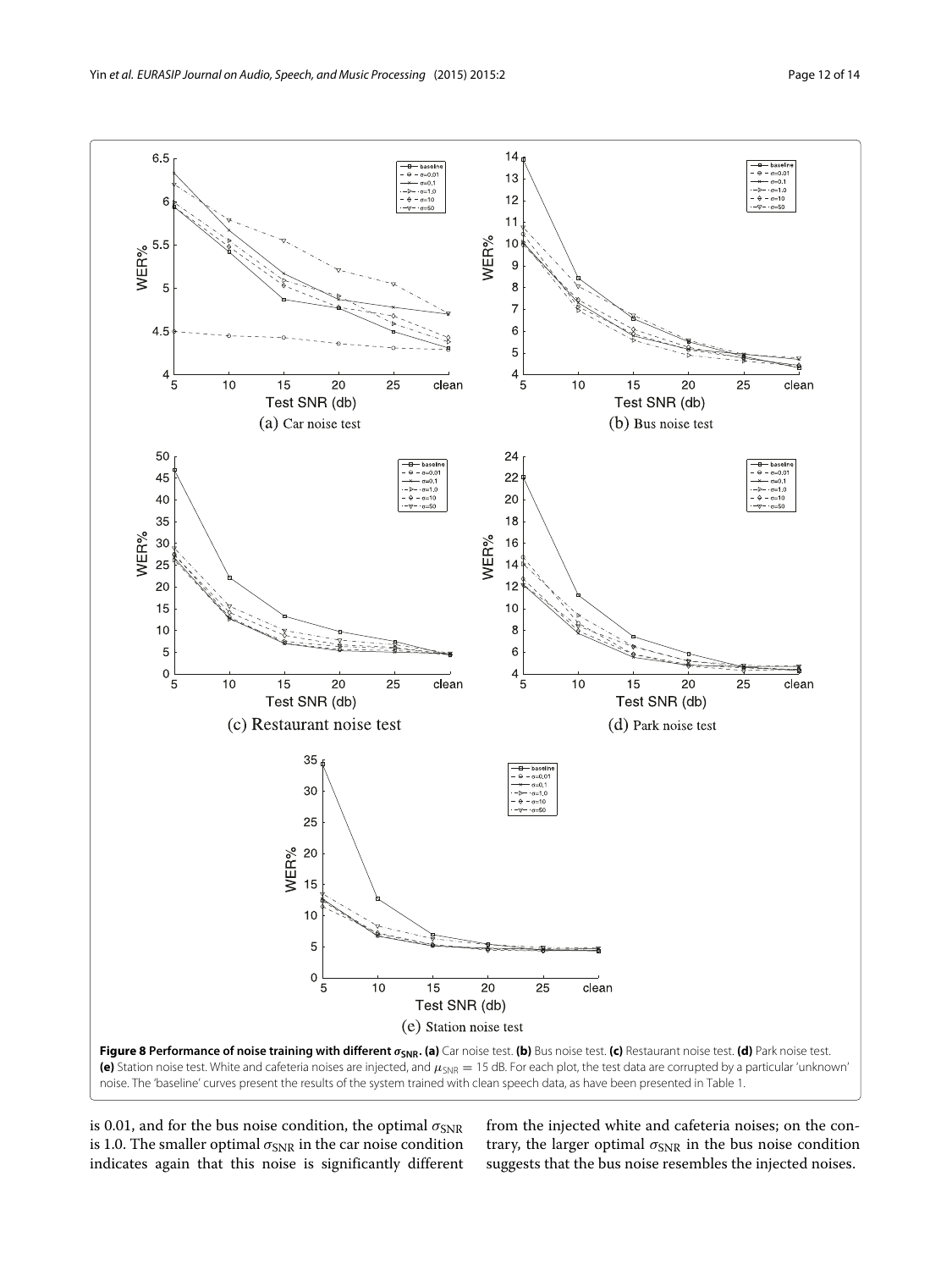In general, the optimal values of  $\sigma_{SNR}$  in the condition of unknown noises are much smaller than those in the condition of known noises. This is somewhat expected, since injection of over diverse/loud noises that are different from those observed in the test tends to cause acoustic mismatch between the training and test data, which may offset the improved generalization capability offered by the noisy training. Therefore, to accomplish the most possible gains with the noisy training, the best strategy is to involve noise types as many as possible in training so that (1) most of the noises in test are known or partially known, i.e., similar noises involved in training, and (2) a larger  $\sigma_{SNR}$  can be safely employed to obtain better performance. For a system that operates in unknown noise conditions, the most reasonable strategy is to involve some typical noise types (e.g., white noise, car noise, cafeteria noise) and choose a moderate noise corruption level, i.e., a middle-level  $\mu_{SNR}$  not larger than 15 dB and a small  $\sigma_{SNR}$  not larger than 0.1.

### <span id="page-12-8"></span>**6 Conclusions**

We proposed a noisy training approach for DNN-based speech recognition. The analysis and experiments confirmed that by injecting a moderate level of noise in the training data, the noise patterns can be effectively learned and the generalization capability of the learned DNNs can be improved. Both the two advantages result in substantial performance improvement for DNN-based ASR systems in noise conditions. Particularly, we observe that the noisy training approach can effectively learn multiple types of noises, and the performance is generally improved by involving a proportion of clean speech. Finally, noise injection at a moderate range of SNRs delivers further performance gains. The future work involves investigating various noise injection approaches (e.g., weighted noise injection) and evaluating more noise types.

#### **Competing interests**

The authors declare that they have no competing interests.

#### **Acknowledgements**

This work was supported by the National Science Foundation of China (NSFC) under the Project No. 61371136 and No. 61271389. It was also supported by National Basic Research Program (973 Program) of China under Grant No. 2013CB329302 and the MESTDC PhD Foundation Project No. 20130002120011. Part of the research was supported by Sinovoice and Huilan Ltd.

#### **Author details**

<sup>1</sup> Center for Speech and Language Technology, Research Institute of Information Technology, Tsinghua University, ROOM 1-303, BLDG FIT, 100084 Beijing, China. <sup>2</sup> Center for Speech and Language Technologies, Division of Technical Innovation and Development, Tsinghua National Laboratory for Information Science and Technology, ROOM 1-303, BLDG FIT, 100084 Beijing, China. 3Department of Computer Science and Technology, Tsinghua University, ROOM 1-303, BLDG FIT, 100084 Beijing, China. <sup>4</sup> School of Computer Science and Technology, Chongqing University of Posts and Telecommunications, No.2, Chongwen Road, Nan'an District, 400065 Chong Qing, China. <sup>5</sup>Beijing Institute of Technology, No.5 South Zhongguancun Street, Haidian District, 100081 Beijing, China. <sup>6</sup>GEINTRA, University of Alcalá, 28801 Alcalá de Henares, Madrid, Spain.

#### Received: 29 October 2014 Accepted: 19 December 2014 Published online: 20 January 2015

#### **References**

- <span id="page-12-0"></span>1. L Deng, D Yu, Deep learning: methods and applications. Foundations Trends Signal Process. **7**, 197–387 (2014)
- <span id="page-12-1"></span>2. H Bourlard, N Morgan, in Adaptive Processing of Sequences and Data Structures, ser. Lecture Notes in Artificial Intelligence (1387), Hybrid HMM/ANN systems for speech recognition: overview and new research directions (USA, 1998), pp. 389–417
- <span id="page-12-2"></span>3. H Hermansky, DPW Ellis, S Sharma, in Proc. of IEEE International Conference on Acoustics, Speech, and Signal Processing (ICASSP), Tandem connectionist feature extraction for conventional HMM systems (Istanbul, Turkey, 9 June 2000), pp. 1635–1638
- <span id="page-12-3"></span>4. GE Dahl, D Yu, L Deng, A Acero, in Proc. of IEEE International Conference on Acoustics, Speech and Signal Processing (ICASSP), Large vocabulary continuous speech recognition with context-dependent DBN-HMMs (Prague, Czech Republic, 22 May 2011), pp. 4688–4691
- <span id="page-12-4"></span>5. G Hinton, L Deng, D Yu, GE Dahl, A-r Mohamed, N Jaitly, A Senior, V Vanhoucke, P Nguyen, TN Sainath, B Kingsbury, Deep neural networks for acoustic modeling in speech recognition: the shared views of four research groups. IEEE Signal Process. Mag. **29**(6), 82–97 (2012)
- <span id="page-12-5"></span>6. A Mohamed, G Dahl, G Hinton, in Proc. of Neural Information Processing Systems (NIPS) Workshop Deep Learning for Speech Recognition and Related Applications, Deep belief networks for phone recognition (Vancouver, BC, Canada, 7 December 2009)
- 7. GE Dahl, D Yu, L Deng, A Acero, Context-dependent pre-trained deep neural networks for large-vocabulary speech recognition. IEEE Trans. Audio Speech Lang. Process. **20**(1), 30–42 (2012)
- 8. D Yu, L Deng, G Dahl, in Proc. of NIPS Workshop on Deep Learning and Unsupervised Feature Learning, Roles of pre-training and fine-tuning in context-dependent DBN-HMMs for real-world speech recognition (Vancouver, BC, Canada, 6 December, 2010)
- N Jaitly, P Nguyen, AW Senior, V Vanhoucke, in Proc. of Interspeech, Application of pretrained deep neural networks to large vocabulary speech recognition (Portland, Oregon, USA, 9–13 September 2012), pp. 2578–2581
- 10. TN Sainath, B Kingsbury, B Ramabhadran, P Fousek, P Novak, A-r Mohamed, in Proc. of IEEE Workshop on Automatic Speech Recognition and Understanding (ASRU), Making deep belief networks effective for large vocabulary continuous speech recognition (Hawaii, USA, 11 December 2011), pp. 30–35
- 11. TN Sainath, B Kingsbury, H Soltau, B Ramabhadran, Optimization techniques to improve training speed of deep belief networks for large speech tasks. IEEE Trans. Audio Speech Lang. Process. **21**(1), 2267–2276 (2013)
- 12. F Seide, G Li, D Yu, in Proc. of Interspeech, Conversational speech transcription using context-dependent deep neural networks (Florence, Italy, 15 August 2011), pp. 437–440
- <span id="page-12-6"></span>13. F Seide, G Li, X Chen, D Yu, in Proc. of IEEE Workshop on Automatic Speech Recognition and Understanding (ASRU), Feature engineering in context-dependent deep neural networks for conversational speech transcription (Waikoloa, HI, USA, 11 December 2011), pp. 24–29
- <span id="page-12-7"></span>14. O Vinyals, SV Ravuri, in Proc. of IEEE International Conference on Acoustics, Speech and Signal Processing (ICASSP), Comparing multilayer perceptron to deep belief network tandem features for robust ASR (Prague, Czech Republic, 22 May 2011), pp. 4596–4599
- 15. D Yu, ML Seltzer, in Proc. of Interspeech, Improved bottleneck features using pretrained deep neural networks (Florence, Italy, 15 August 2011), pp. 237–240
- 16. P Bell, P Swietojanski, S Renals, in Proc. IEEE International Conference on Acoustics, Speech and Signal Processing (ICASSP), Multi-level adaptive networks in tandem and hybrid ASR systems (Vancouver, BC, Canada, 26 May 2013), pp. 6975–6979
- 17. F Grezl, s Fousek P, in Proc. of IEEE International Conference on Acoustics, Speech and Signal Processing (ICASSP), Optimizing bottle-neck features for LVCSR (Las Vegas, USA, 4 April 2008), pp. 4729–4732
- 18. P Lal, S King, Cross-lingual automatic speech recognition using tandem features. IEEE Trans. Audio Speech Lang. Process. **21**(12), 2506–2515 (2011)